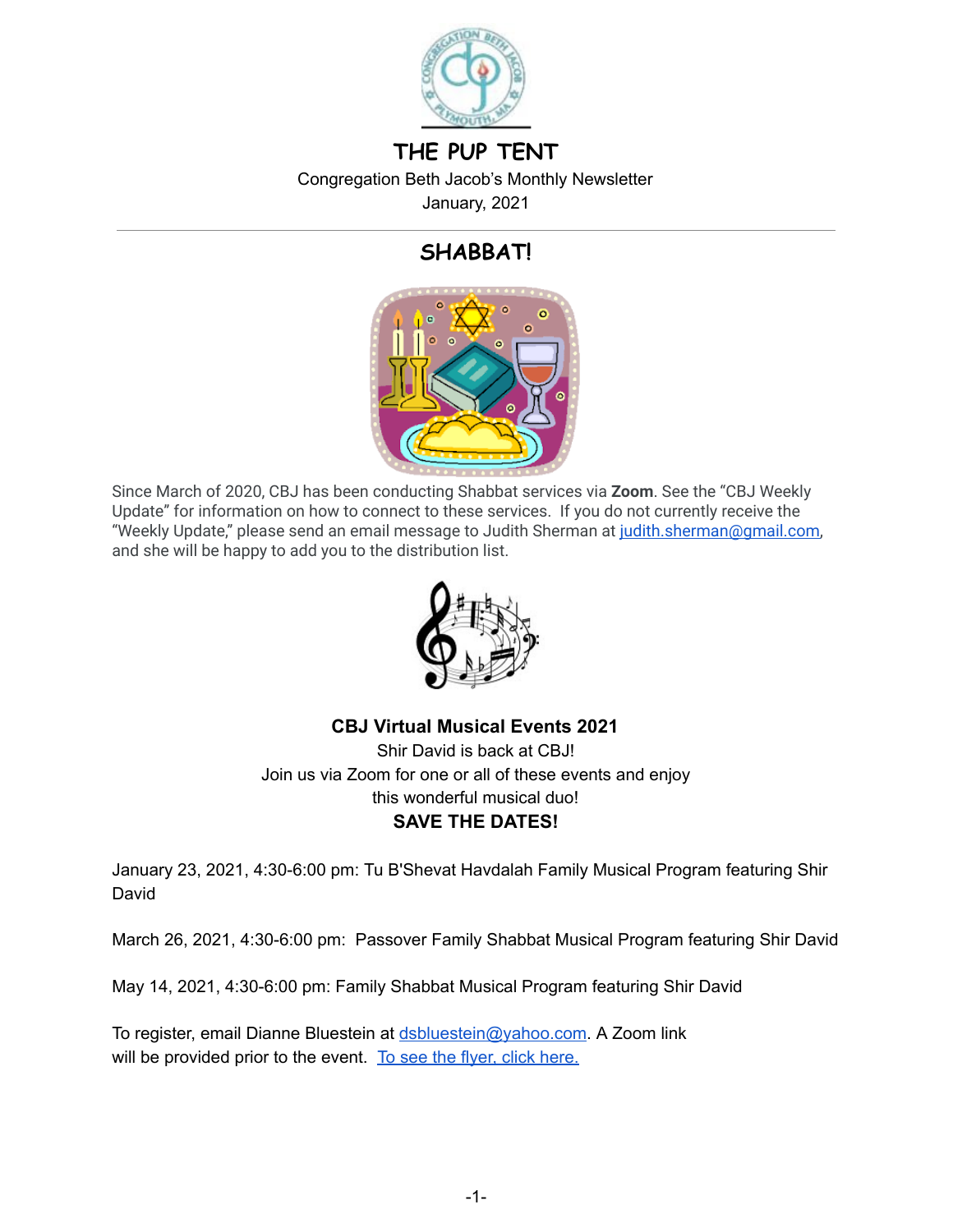

Congregation Beth Jacob gratefully acknowledges receipt of the following donations:

#### **Yahrzeit Fund:**

Allan & Judith Sherman - in memory of Judith's father, Max Krenis Allan & Judith Sherman - in memory of Allan's father, Louis Sherman

#### **General Fund:**

Susan Resnick sent a generous donation in appreciation to Rabbi Silverman and in honor of his upcoming retirement. Sue enclosed the following note with her donation - "The Resnick family joins me in congratulating and thanking Rabbi Silverman on his pending retirement, and for his support to our family over these many years. We wish him much good luck and good health in the year to come."

In Memory of Melvin Klasky:

- Arthur and Arlene Constant
- Arthur Shaw, Jr.

#### **Sisterhood's Diaper Drive:**

- Ronnie Hirschhorn
- Jackie Winokur
- Barbara Aharoni
- Kate Engel
- Suzanne Goldberg



### **CBJ Calendar of Upcoming Events (All via Zoom - See the "CBJ Weekly Update" for links to join these meetings.)**

January 4, 8:30 am - Limud Torah Study Group January 6, 7:00 pm - New Sisterhood - Jews in the Arts: Jews in Comedy! January 8, 7:00 pm - Shabbat Service January 11, 8:30 am - Limud Torah Study Group January 15, 7:00 pm - Shabbat Service January 18, 8:30 am - Limud Torah Study Group January 22, 7:00 pm - Shabbat Service January 23, 4:30 pm - Tu B'Shevat/Havdalah Family Service with Shir David January 25, 8:30 am - Limud Torah Study Group January 25, 7:00 pm - CBJ Board Meeting January 29, 7:00 pm - Shabbat Service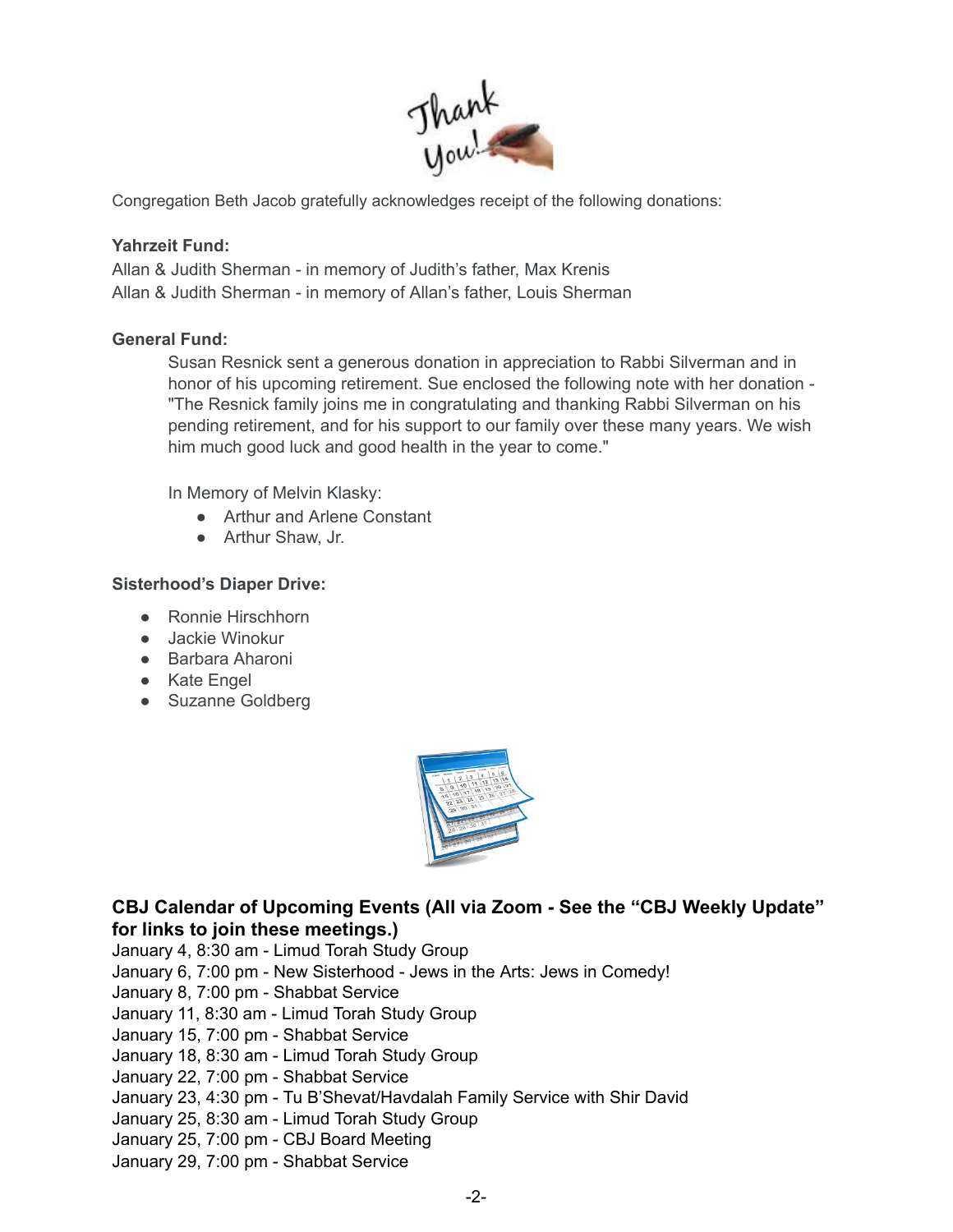

#### **The Following Yahrzeits Will be Observed in January:**

*(A memorial candle should be lit on the preceding evening.)*

#### **January 2021**

 Esther Lee Bloom Elaine Winter Brown Kay Hodosh Falstein Ruth Ross Samuel Gereboff Melvin Bloom Irving Etkind Helen Evans Jacob Joseph Fortunow Adeline Winokur Ronald Goldberg Paula Lesser Anne Nigrosh Isadore Albert Edith Beatrice Kagan Philip Ratick Pauline Resnick Hyman Addis Jessica Pershing Strauss John Jacob Marcus Shirley Lubin Albert Reynolds Bessie Skulsky Hyman J. Aranowitz Mendel Aranowitz David Resnick Simon Resnick Rebecca Shriber Ruth Bornstein Strauss Emil N. Winkler Louis Policow Irene Toabe Fagen

 Joseph Rains Samuel Resnick Philip Aranowitz Arthur Goodman Lawrence Friedman Charles "Chuck" Ginsburg Fred Greenbaum William Lewis Michel Toabe Karin Goldstein Seymore Horenstein Annie Mankoff Barbara Righter Shirley Greenbaum William David Resnick Charles Righter Hannah Cooper Benjamin M. Feinberg Manuel Kalaminsky Mildred Koplan Angy Moore Reina Etta Feinberg Bernard Riback Morris Rodman Stephen Goldberg Mae Hirschhorn Sadie Stein Harold Hoffman Arthur Kallman Ida B. Resnick Kay Levenson-Meltzer

May their memories be for a blessing and live forever in the hearts of all who knew and loved them.

-3-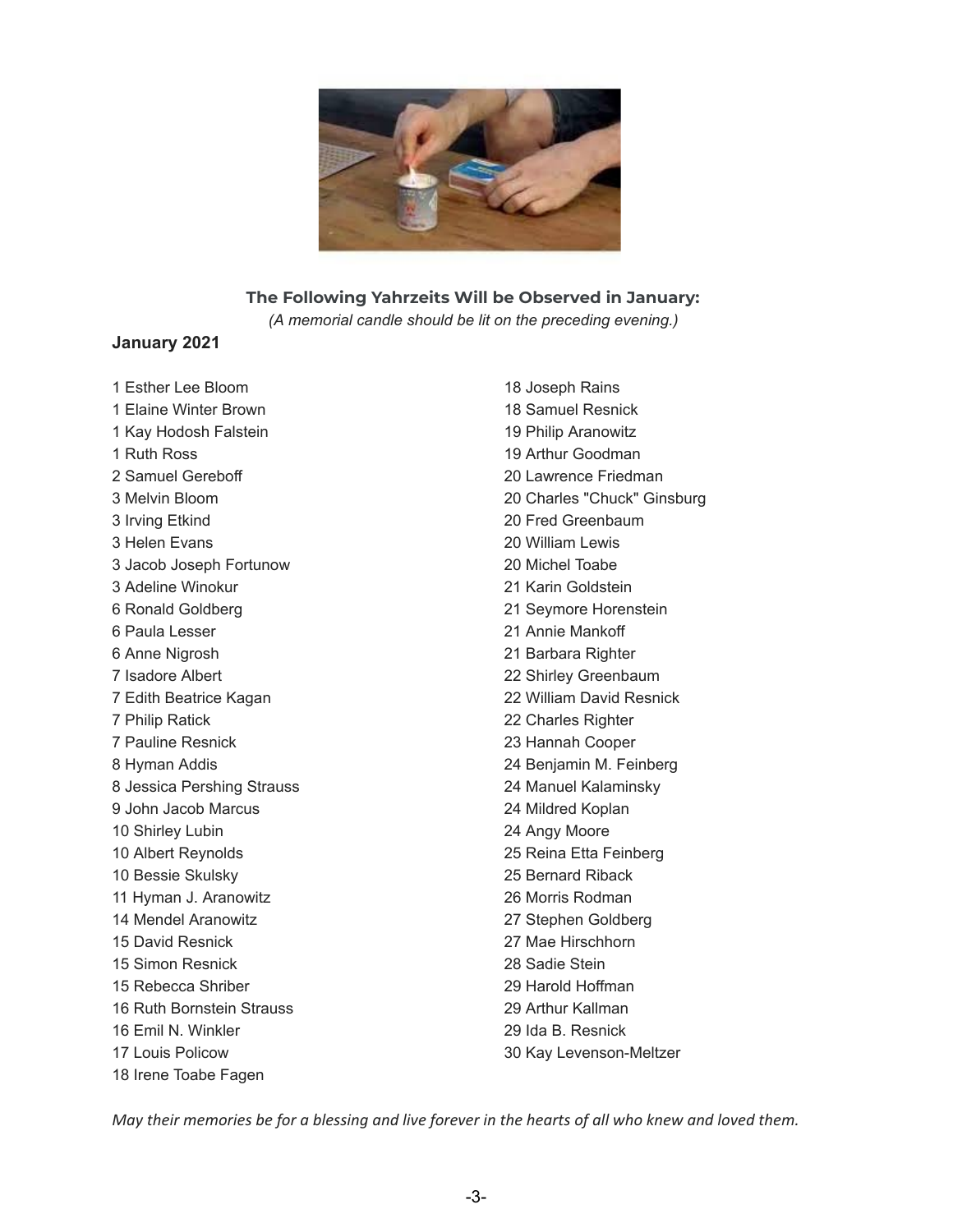

## **Beit Sefer News CBJ K/1 Beit Sefer October/November Highlights From Shira Moss, Teacher of Kindergarten/1st Grade**

We are rolling along in our exploration of important Jewish Values, Themes and Actions for living a full and connected life. For children in kindergarten and first grade, the best way to learn content is through song, story, movement and art. Every class in our Beit Sefer includes fun and engaging ways to teach these important ideas.

We start out with greeting each other with the song, Shalom Chaverim, understanding that Shalom is a very important word with a triple meaning.

One main theme throughout our curriculum is Hachnasat HaTov (recognizing the good) and we also start every class with a sharing activity called Tell Me Something Tov(good), where each student shares something from their week.

Back in October we learned about the High Holidays and the important ideas and symbols that they bring. For Rosh Hashana we drew apple trees and used our art imaginations to make the apples represent our goals for the coming year.

For Yom Kippur we read a wonderful book called, The Hardest Word, and discussed how sometimes all we can do is express that we are truly sorry when we hurt someone's feelings or break something by accident, even if we didn't mean to.

For Sukkot we brought our favorite stuffed animals to class as our welcome guests (Hachnasat Orchim) and watched a video about a little boy in Israel whose family runs an etrog farm. We listened to the song Davíd Melech Yisrael and learned all of the moves.

More recently we have explored the theme of Shalom Bayit (Peace in the home), have watched some great Shaboom videos and read a beautiful poetry book called Peace is an Offering about how it's the little things we do every day that add up. We're learning how to count to five in Hebrew with a fun "categories" game called Five Things, always reminding ourselves of the things we are thankful for (Hakarat HaTov).

As we rounded the corner into December, there was a fun lesson for Chanukah, and as we begin the new semester in January, we'll continue to explore important Jewish Values, Themes and Actions for the K/1 Mensch!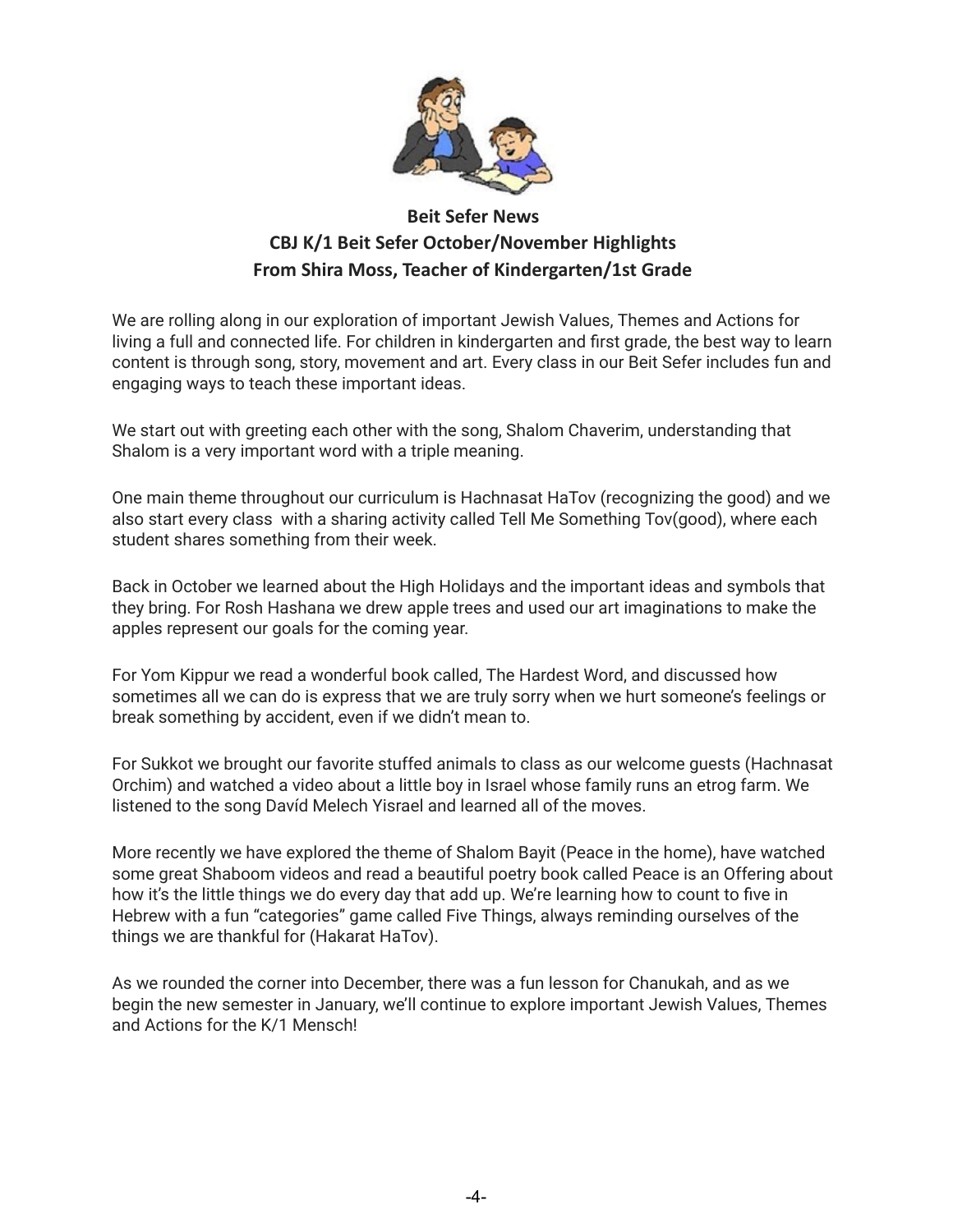

### **CBJ'S NEW SISTERHOOD**

**New Sisterhood's Officers:** 

Co-Presidents: Rose Litchman and Cindy Teles Rose: [snobuntng@aol.com](mailto:snobuntng@aol.com) Cindy: [iacorna@aol.com](mailto:iacorna@aol.com) Treasurer: Cindy Teles Recording Secretary: Paula Keller Corresponding Secretary: Suzanne Goldberg

#### **NEW Sisterhood Program Theme "Jews in the Arts"**

(from Sisterhood's Co-President, Rose Litchman)

Jews have always made key contributions to the intellectual life of the arts. Let's explore some of the famous people and some of our local people who have interests in the areas of culinary, poetry, music and art. **All programs will be on Zoom and will start at 7:00 pm.** Details about each program will follow. **All are welcome!** You will receive the Zoom link in the CBJ Weekly Update and in the Sisterhood email. Nearly 30 members and guests gathered around Sisterhood's Zoom table for our kick-off "Jews in the Culinary Arts " meeting on December 3rd! Chef Jerry Levine explained the differences in Jewish cuisines and he led a cholent cooking demonstration! It was a grand night of sharing family recipe memories and relating funny holiday food stories. What made the event so successful? Jerry's personality and his knowledge of food facts combined with the willingness of the people to contribute their own Jewish cooking experiences. We talked about gefilte fish, tzimmes and matzah balls. It was so much fun to look back and try to recall the great tastes that we loved at holiday times! Sisterhood is planning more great events. Don't miss them!



### **NEW SISTERHOOD LAUGH-IN ZOOM NIGHT Jews in the Arts - Comedy! Wednesday, January 6th at 7pm**

LET'S LAUGH! Jews and comedy - What a natural fit! (Are there any comedians who are NOT Jewish?) So who are we talking about here? Hint: "Take my wife, please!" 2nd hint: The 2,000 year old man! 3rd hint: Is anything Okay? Get ready to share and reminisce about the great Jewish comedians who have made us laugh over the years!

Save the dates for these outstanding upcoming Sisterhood programs:

- February 3, 2021 The theme will be Jewish Music (Jewish composers, singers, cantors)
- April 7, 2021 The theme will be Jewish poetry (Hannah Senesh, Emma Lazarus, etc.)
- June 2, 2021 the theme will be Jewish Painting/Sculpting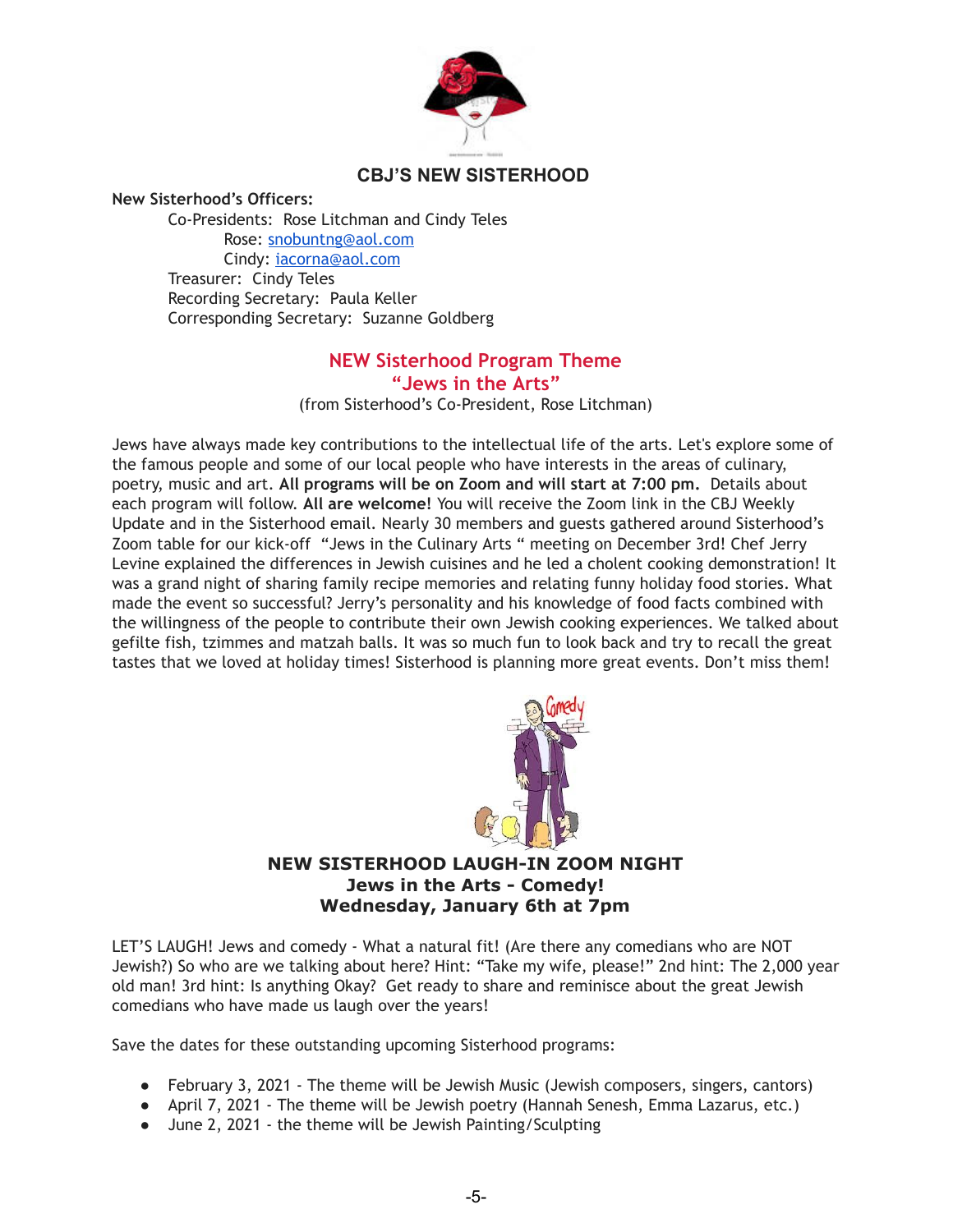

**Read This...and Feel Proud! The Vaccine Scientists...Facts** 

It's a shame that the world population doesn't know this - especially with anti-Semitism on the rise! Read this and feel proud!

Mikael Dolsten, Chief Scientific Officer at Pfizer, is Jewish. He grew up in Halmstad, the son of a Jewish father with prewar roots in Sweden and a Jewish mother who escaped Austria in the early days of WWII. He visited Israel several times as a youngster and did a year of his doctoral work at the Weizmann Institute. There he learned cutting edge immunology which led him to pharmaceutical science. Dolsten has referred in interviews to rising anti-Semitism in Sweden.

Pfizer CEO Albert Borla is a Sephardic Jew from Thessalonika, a city whose Jewish population was almost completely wiped out during WWII. The Borla family's history in Thessalonika goes back 5 centuries, and Borla visits his remaining family members there yearly. He now lives in New York City.

The Chief Medical Officer for Moderna, a Cambridge, Mass.- based company, is an Israeli immigrant named Tal Zaks. Previously, he served as head of Global Oncology at Sanofi Pharmaceuticals. Zaks received his M.D. and PhD. degrees at Ben Gurion University and conducted post-doc research at the NIH.

The scientist responsible, with a colleague, for the pioneering breakthroughs that allowed the development of an mRNA vaccine (the novel approach used by Moderna and Pfizer for dealing with COVID-19) is University of Pennsylvania's Drew Weissman. A Professor of Medicine at Penn, he received his BA and MA degrees at Brandeis and MD/Microbiology and PhD at Boston U. Weissman once worked with a fellowship at the NIH under Dr. Fauci.

*(Thank you to Carol Bogin, who provided this information.)*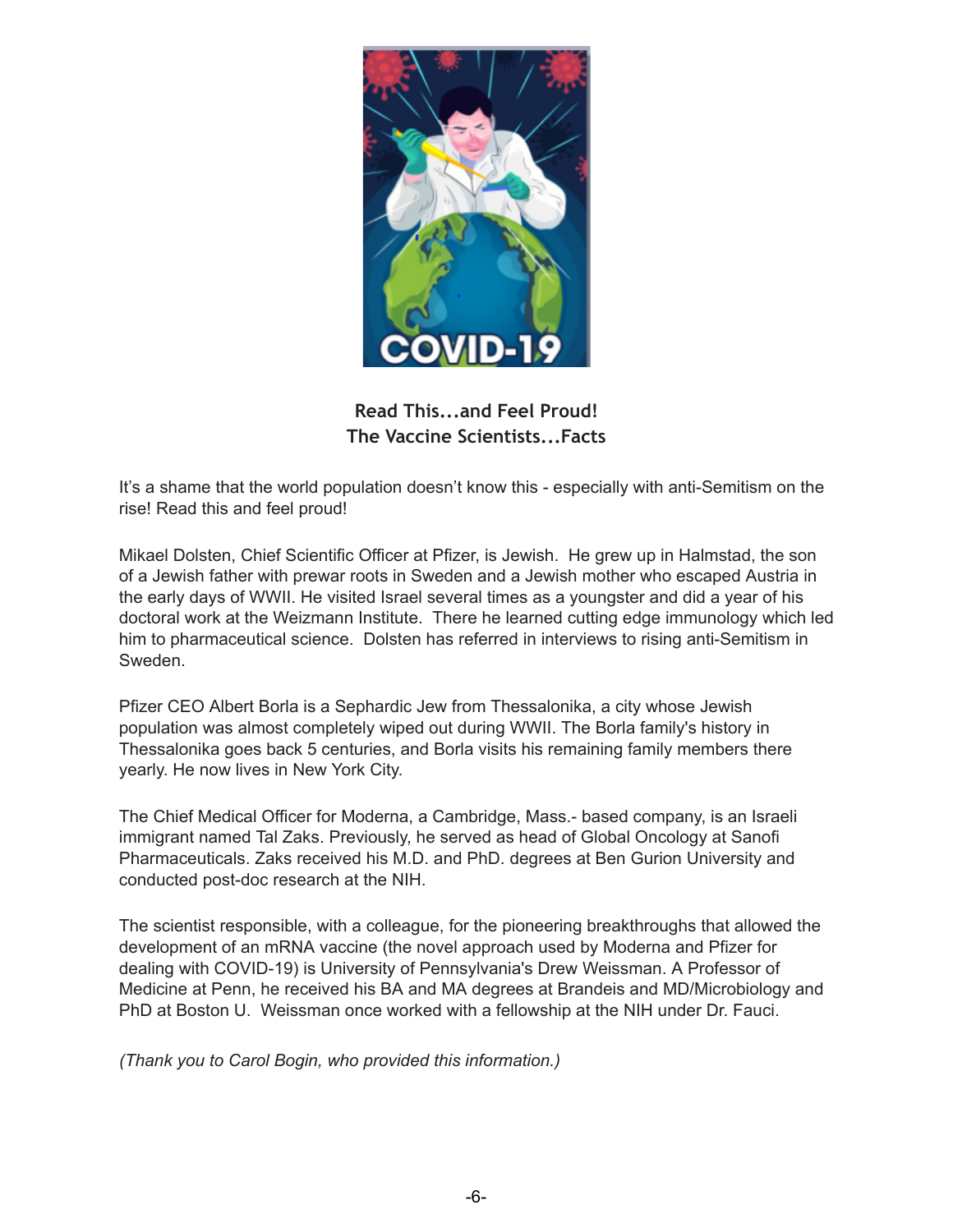## **Tu Bishvat! (The Fifteenth of Shevat) January 27th - 28th**



Although the celebration of Tu BiShvat has a long and varied history, the theme most commonly ascribed to the holiday today is the environment. It is considered a festival of nature, full of wonder, joy, and thankfulness for creation in anticipation of the renewal of the natural world. During this festival, Jews recall the sacred obligation to care for the world, and the responsibility to share the fruits of the earth with all. Tu BiShvat falls at the beginning of spring in Israel, when the winter rains subside and the pink and white blossoms of the almond trees begin to bud. It is for this reason that almonds and other fruits and nuts native to the Land of Israel – barley, dates, figs, grapes, pomegranates, olives, and wheat – are commonly eaten during a Tu BiShvat seder (a special ritual meal for the holiday). Above all, the Torah itself is seen as a "Tree of Life," a growing and abundant source of spiritual sustenance to a great people. Perhaps this is the best indication of the reverence and respect that Judaism holds for God's world. The tree has been a symbol of life and continues to be a source of life for Israel today. On Tu BiShvat, we celebrate that life in joy and gladness. **To read more about the history of Tu Bishvat**, click on the link below: [https://reformjudaism.org/tu-bishvat-history?utm\\_source=BulletinBytes&utm\\_medium=emai](https://reformjudaism.org/tu-bishvat-history?utm_source=BulletinBytes&utm_medium=email&utm_content=20191218&utm_campaign=TuBishvat) [l&utm\\_content=20191218&utm\\_campaign=TuBishvat](https://reformjudaism.org/tu-bishvat-history?utm_source=BulletinBytes&utm_medium=email&utm_content=20191218&utm_campaign=TuBishvat)

To learn about **Tu Bishvat Customs and Rituals**, click on the following link:

[https://reformjudaism.org/tu-bishvat-customs-and-rituals?utm\\_source=BulletinBytes&utm\\_](https://reformjudaism.org/tu-bishvat-customs-and-rituals?utm_source=BulletinBytes&utm_medium=email&utm_content=20191218&utm_campaign=TuBishvat) [medium=email&utm\\_content=20191218&utm\\_campaign=TuBishvat](https://reformjudaism.org/tu-bishvat-customs-and-rituals?utm_source=BulletinBytes&utm_medium=email&utm_content=20191218&utm_campaign=TuBishvat)

How can a family celebrate Tu Bishvat? Click on the link below for some cool ideas! **Family Activities:**

[https://reformjudaism.org/jewish-holidays/tu-bishvat/tu-bishvat-family-activities?utm\\_sour](https://reformjudaism.org/jewish-holidays/tu-bishvat/tu-bishvat-family-activities?utm_source=BulletinBytes&utm_medium=email&utm_content=20191218&utm_campaign=TuBishvat) [ce=BulletinBytes&utm\\_medium=email&utm\\_content=20191218&utm\\_campaign=TuBishvat](https://reformjudaism.org/jewish-holidays/tu-bishvat/tu-bishvat-family-activities?utm_source=BulletinBytes&utm_medium=email&utm_content=20191218&utm_campaign=TuBishvat)

### **What foods are eaten on Tu Bishvat?**

On Jewish Arbor Day, also known as Tu BiShvat, it's customary to eat the fruits and nuts that grow on trees in Israel. The holiday's seven species (sheva minim) are wheat, barley, grapes (wine), figs, pomegranates, olives, and dates. Although not mentioned in Deuteronomy, almonds also figure prominently in this celebration, since almond trees are the first ones to flower in Israel at the time of the holiday.

[https://reformjudaism.org/jewish-life/food-and-recipes/18-tasty-recipes-jewish-arbor-day](https://reformjudaism.org/jewish-life/food-and-recipes/18-tasty-recipes-jewish-arbor-day-aka-tu-bishvat)[aka-tu-bishvat](https://reformjudaism.org/jewish-life/food-and-recipes/18-tasty-recipes-jewish-arbor-day-aka-tu-bishvat)